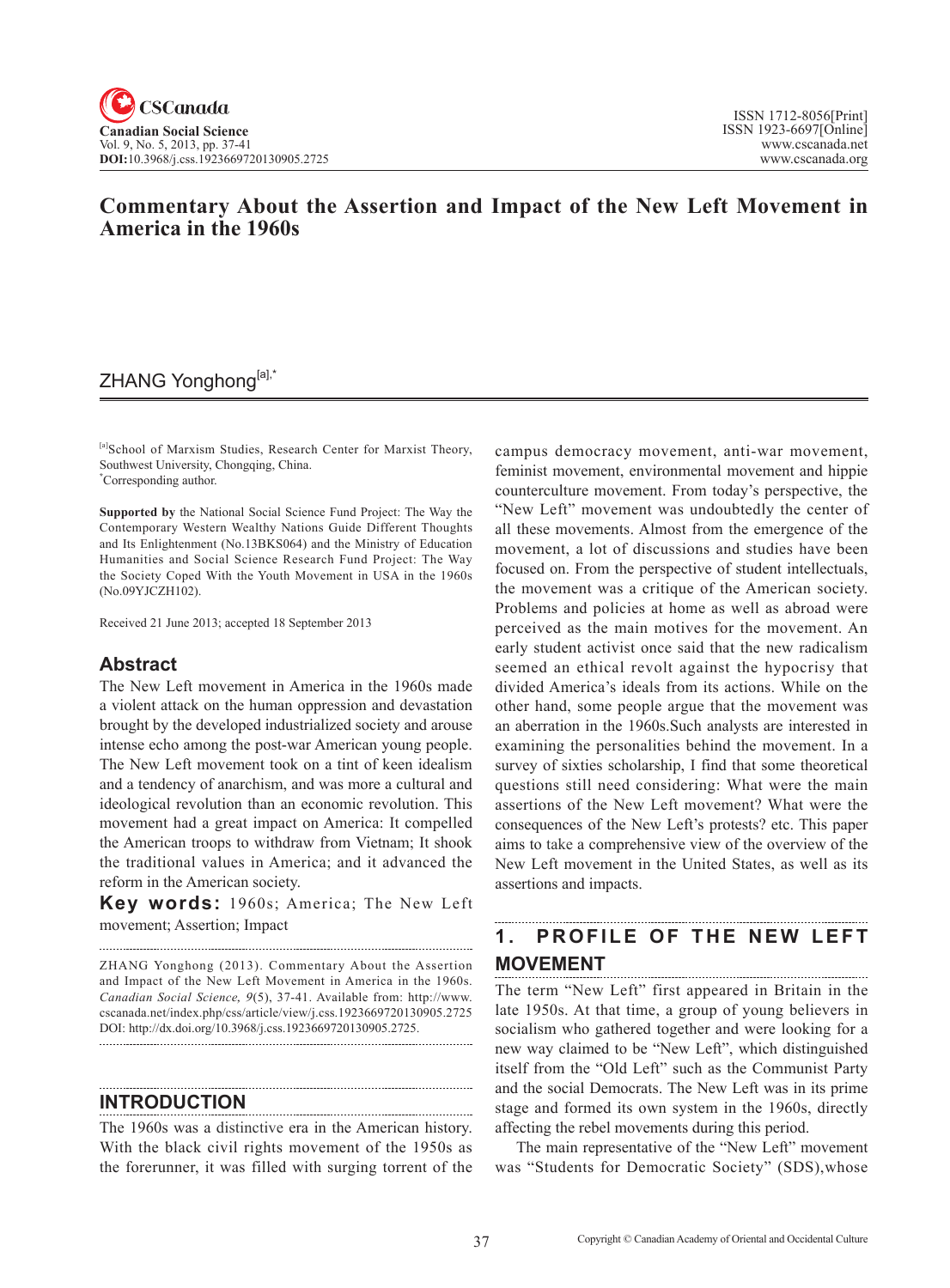activities ran through the rise, growth and decline of the movement. SDS officially made its debut in June 1962 when the congress of the New Left students was held in Port Huron, Michigan. The congress passed the famous Port Huron Statement, which marked the birth of the New Left. In its early stages, the New Left took the reformist route in the main form of demonstration. Although it didn't advocate the abolition of the American social system, it denounced the existing defects of the American society and put forward such radical slogans as "do your own thing!", which indicated that the New Left movement would be gradually radicalized .

On April 17, 1965, SDS assembled 25,000 against the Vietnam War in Washington and began its meteoric growth. This was a complete negation of American foreign policy and opposition to the President of the United States for he had used force against Vietnam's political demonstrations without congressional authorization. In October this year, SDS took part in the anti-war demonstrations across the country initiated by "the Vietnam Day Committee". In December 1966, SDS promoted the anti-draft movement to the new stage of collective action through the Draft Resolution. In 1967, the anti-war boycott reached the climax. Affected by Marcuse's "youth revolt philosophy", SDS put forward the theory of the New Working Class, which means that the students would replace the old working class(coal-mining and such like) and assume the historic revolutionary role of the proletariat anticipated by Marxism.Entering the summer, under the multiple role of the black rebellion, anti-war movement and counterculture movement, the American society was changing rapidly.

In late April 1968, the students captured and occupied five buildings at Columbia University, including the principal's office, which rocked the American society and marked the transformation of the movement from relatively peaceful resistance to political violence. In the spring of 1969, violence, injury and property damage appeared on about 1/5 of the campuses, and a third of the student groups were directly involved in protests. In the depressing atmosphere against the Vietnam War, the youth's cultural tendency was brought to a climax. In August 1969, 450,000 youths rocked and roared in the pouring rain at Woodstock Festival. They expressed their dislike of the Vietnam war and contempt for the hypocritical politics and mediocre culture by taking drugs, playing in the mud or meditating. The Festival shook the whole American society and had a profound historical influence.

The New Left movement fully demonstrated the pluralist characteristics of post-war politics. It began with a fringe movement and eventually became the center of the American political life. A poll made by the magazine Fortune asserted that only 12.5% of college students held the "revolutionary" or "radically anti-government"

view and college students only accounted for 7% of the SDS members. However, in the 1960s,81% of college students expressed dissatisfaction with the administration of colleges and universities and more than 50% disagreed with American domestic and foreign policies. This suggests that, although a relatively small number, the radical left had a lot of actual or potential allies who were not happy with the reality and becoming more and more radicalized.

But, in the run up to the national convention in Chicago in 1969, the most important organization of the New Left SDS fell apart. By the autumn of 1969, Weatherman was the most well-known branch in SDS. Although there were only a few hundred members, it became a new symbol of radical movement due to its distinct propensity for violence. It's said that from September 1969 to May 1970,the New Left was responsible for at least 250 explosions and fires.

The extreme violence the New Left used led people to call its legitimacy into question. According to a Gallup poll in March 1969,82% of people approved of dismissing radical students from colleges and universities. This is because most people in the United States witnessed the rapid development of the economy and the great change of society after the Second World War, so they could feel the benefits the society gave them though they were dissatisfied with social problems of the consumer capitalism. They had experienced war and peace, chaos and stability, and they knew the importance of the value of peace and stability. In this case, they could tolerate, or even supported the young rebels when they were in the stage of peaceful protest;But while they became the destructive force of the existing order, people began to act as a resistance force of the movement. This could probably explain the collapse of the New Left.

#### **2. ASSERTION OF THE NEW LEFT MOVEMENT**

### **2.1 Critique of the Unreasonable Phenomena of Modern Civilization of Capitalism**

In Port Huron Statement, the New Leftists point out that modern civilization represented by America has deep crisis hidden therein. One-sided emphasis on the role of instrumental rationality and the belief that man can conquer nature lead to unrestrained exploitation and damage of natural resources, greatly deteriorating the ecological environment and making a deadly threat to the survival of mankind. The Statement unequivocally opposes to the excessive developing trend of instrumental rationality in modern society: "Societies cannot successfully perpetuate themselves by their military weapons; Democracy must be viable because of its quality of life, not its quantity of rockets".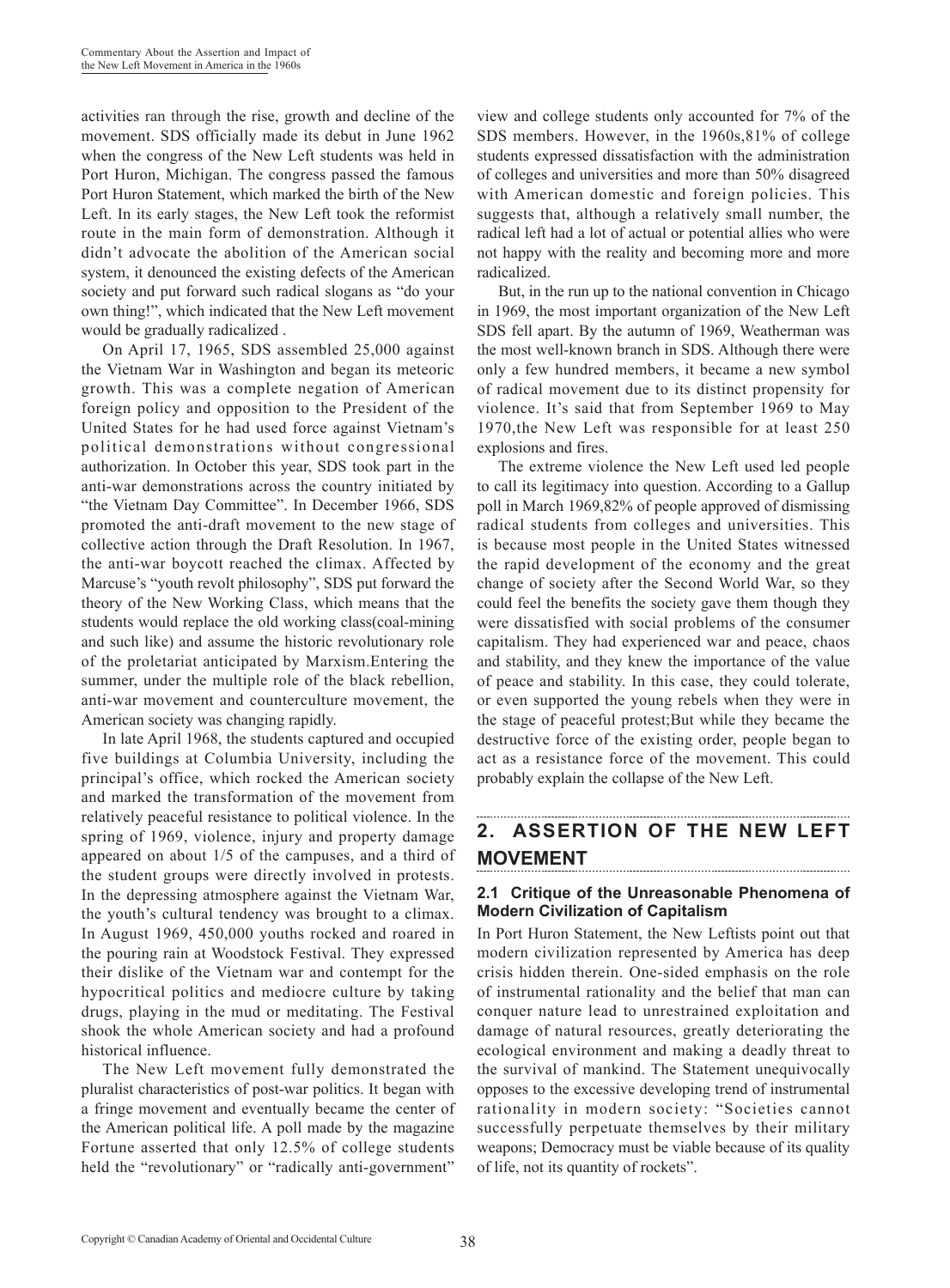In the Statement, the majority of the youth protest against the bureaucracy of monopoly capitalism. In their own special way, they make people realize the huge risk of excessive rational development of modern civilization and show the social and cultural forces youth want to restore human spirit and dignity.

### **2.2 Advocate of "Participatory Democracy"**

Democracy literally means "rule by the people", that is, the people have the right to decide the public affairs. In the New Left's point of view, the United States didn't make true democracy. Big companies controlled the economy and excluded the working people from basic decisionmaking. The unions fell into a mire of organizational routine and ignored the unemployed. The government's system allowed the country to be manipulated by commercial interests, which obstructed the public opinion. The New Left members would like to see citizens involved in public life more actively and directly, so they put forward "participatory democracy" as the most basic political goal. In Port Huron Statement, Hayden points out that the democracy of individual participation is governed by two central aims: "that the individual share in those social decisions determining the quality and direction of his life; that society be organized to encourage independence in men and provide the media for their common participation". Participatory democracy directs against form democracy in capitalist society; in practice, it is a kind of direct democracy, which advocates absolute personal democracy with a clear tendency of anarchy. New Leftists believed that the freedom of contemporary society was a false freedom based on the repression of a true individual freedom and the present system didn't need any personalities or differences but producers and consumers with no difference. In this case, the New Left went against the current order which molded individuals into producers and consumers. These ideas, though idealistic, embody the awakening of self-consciousness and yearning for a better society of the youth.

### **2.3 Transformation From the "Revolution of Consciousness" to the Thought of Violent Protest**

In tactics of struggle,the New Left had a clear shift in thinking. At first, they thought that humans have the potential of "self-education, self-guidance, selfunderstanding and invention". This, they believed, would play the role of social change so long as it's been discovered, and to do this, it was necessary to launch a "revolution of consciousness". SDS national Secretary Calvert said: "if the false consciousness is the main obstacle to organize a revolutionary movement, accordingly, our main task at this stage of development is to encourage and establish the revolutionary consciousness, the consciousness of a restrained environment". The free speech movement and the hippie meditation at that time can be seen as attempts to liberate the consciousness of their own as well as others'. But, with the failure of these activities, especially with the emergence of anti-war climax, the New Left began to give up the moderate attitude and showed increasingly a propensity for violence. They began to oppose any form of compromise or alliance with mainstream political power. Tom Hayden once argued that, with the growing success of the movement, the system would become more violent and depressed, which would be conducive to a more direct revolution. At this time, young people began to act aggressively against the police and any protectors of the current system, and peaceful demonstrations turned into direct violence. This, apart from strategic consideration, reflects youth's helpless and desperate mood while facing the disappointing social reality.

The New Left of the United States, however, didn't set up a new coordinate system after destroying the old one. As ex-chairman of SDS, Carl Oglesby, publicly declared, the revolution's basic motivation is not to build a heaven, but destroy a hell.Therefore, what distinguishes the New Left from previous generations of youth is the abandonment of the mainstream politics, rather than the development of an alternative political orientation, which, seemingly, makes the New Left movement a destructive one, thus greatly weakening its mass foundation. This is one of the major reasons why the New Left radical movement couldn't last long and finally faded away.

#### **3. THE IMPACT OF THE NEW LEFT MOVEMENT**

The advent of the New Left movement in the 1960s in America marks the courage and determination of the youth to challenge the society and the tradition, and its impact on the capitalist society is quite outstanding.

## **3.1 Impact on America's Vietnam Policy**

The influence of the New Left movement on US government's Vietnam policy is especially illustrated in its "veto" power on the behavior of the decision makers. At the end of 1966, when the pentagon officials urged President Johnson to bomb Hanoi and destroy north Vietnam's industrial capacity, President Johnson said: "I have one more problem for your computer-will you feed into it how long it will take five hundred thousand angry Americans to climb that white house wall out there and lynch their President if he does something like that? "Johnson knew the importance of public opinion quite well. He told a reporter: "our biggest problem is not with Ho and with the fighting out there. It's with our situation here." Many other U.S. government officials also believed that anti-war protests were a support for the communist cause. American Pacific Commander, Grant Sharp, attacked protesters at the Department of Defense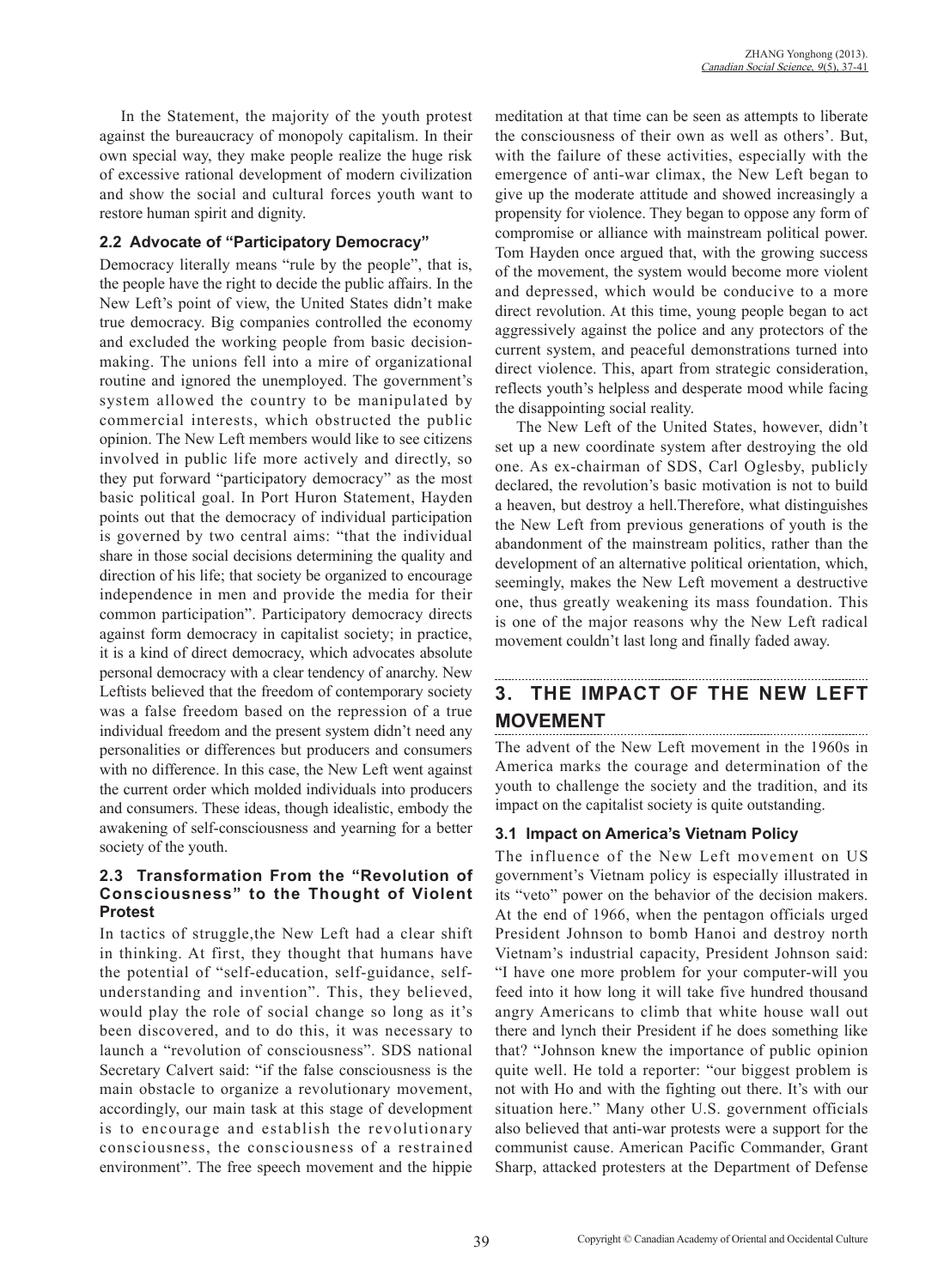news conference that they inspired Hanoi and destroyed all the favorable situations in the United States. Also, the U.S. Ambassador to Saigon, Rocky, stressed that the domestic dissent inspired Hanoi. Under the pressure of youth anti-war, American policy makers had to consider the influence of domestic factors in the foreign policy. Although there were "doves" and "hawks "within the U.S. government and their understandings of the war and the anti-war movement were different,they shared the same opinion that the anti-war movement successfully restricted the acts of the United States in Southeast Asia.

#### **3.2 Impact on the Social Consciousness of the United States**

Prior to the New Left, there was a widespread belief that industrialized societies were harmonious social systems which, internally at least, contained no major oppositional forces. The "end of ideology "was proclaimed in one form or another by Daniel Bell, Raymond Aron, and Seymour Martin Lipset. Since the New Left, however, a key question for social research has been the legitimation crisis of the system. The New Left movement exposes the inherent contradictions of the developed capitalist society and encourages people to reexamine the social reality of capitalism. Objectively, it challenges the consistency of American politics and promotes the development of American multiculturalism. Morris Dickstein points out in his famous "Gates of Eden" that critical thinking is one of the most enduring legacies of the 1960s.

Under the impact of the New Left movement of the 1960s, the American society's tolerance for unorthodox values and way of life was significantly enhanced. Richard Flacks argued that many Americans had an unprecedented wide range of choices, rich resources of self development and freedom of self expression ever since. A comparison of campuses in the 1960s with those of today reveals that the values previously owned by a small number of university students have spread to a whole generation. The new culture youth required in the 1960s has become the important content of social life ever since.

### **3.3 Impact on Promotion of the Reform of the American Society**

Under the impact of the New Left movement of the 1960s, American society conducted a series of reforms. In foreign policy, Congress began to play a bigger role and the President's power was limited. Different from the Vietnam war period, Congress no longer adhered stubbornly to information which the President and his advisers provided. From 1947 to 1976, the number of private employees Congress hired rose from 2030 to 10190. In 1966, there were very few senators who had foreign policy advisers, but almost everyone had no less than one adviser after the Vietnam war. These people played an increasingly important role in foreign affairs by

providing foreign policy information to MPS and made many MPS become experts at foreign policy, which,in the end, limited the President's "freedom" in dealing with foreign affairs and legitimatized foreign policy to a certain extent. In November 1973, the U.S.Congress passed the War Powers Resolution, which weakens the President's power on the problem of war since world war II., thus avoiding the power abuse by "imperial presidency" and restoring confidence of the American people suffering from the Vietnam war in the government. As for domestic policies, many politicians concentrated on perfection of the mechanism of the supervision of the President and other officials at all levels. On July12, 1974, Congress passed the Congressional Budget and Impoundment Control Act, introducing some procedures to limit unlimited abeyance of congressional budget during the Nixon era. In 1978, the Independent Counsel Act was brought into being. According to the Act, the independent counsel can be enabled if senior officials of the federal government have confirmed a violation of public interests or been charged with a criminal offence. Meanwhile, states successively passed the "Sunshine Act" including laws and regulations concerning civil rights, national defense, education, employment and so on, to increase the transparency of the government.

# **CONCLUSION**

All in all, under the impact of the New Left movement in the 1960s, the American society has become more rational and humane, more vigorous and vital. The reason why the New Left movement has such great impact is that the core of the movement is to break monopoly of all the "orthodox" forces on political, economic, and social life, and to restore democracy and power to the people. It holds moral weapons and has widespread social foundation so that it became a power to compete with the government during the 1960s.The "New Left" historiography genre represented by Howard Zinn argues against the elite-ruling theory and put an emphasis on the people's historical role, which, without doubt, is a big step forward on cognition.

## **REFERENCES**

Baritz, L. (Ed.). (1971). *The American left: Radical political thought in the twentieth century*. New York: Basic Books.

- Debenedentti, C. (1990). *An American ordeal*. New York: Syracuse University Press.
- DeGroot, G. (1995, September). *History today*, 45(9).
- Destler, I. M., Gelb, L. H., & Lake, A. (1984). *Our own worst enemy*. New York: Simon and Schuster.
- Flacks, R. (1988). *Making history: The radical tradition in American life*. New York: Columbia University Press.
- Heineman, K. J. (2001). *Put your bodies upon the wheels: Student revolt in the 1960s*. Chicago: I. R. Dee.